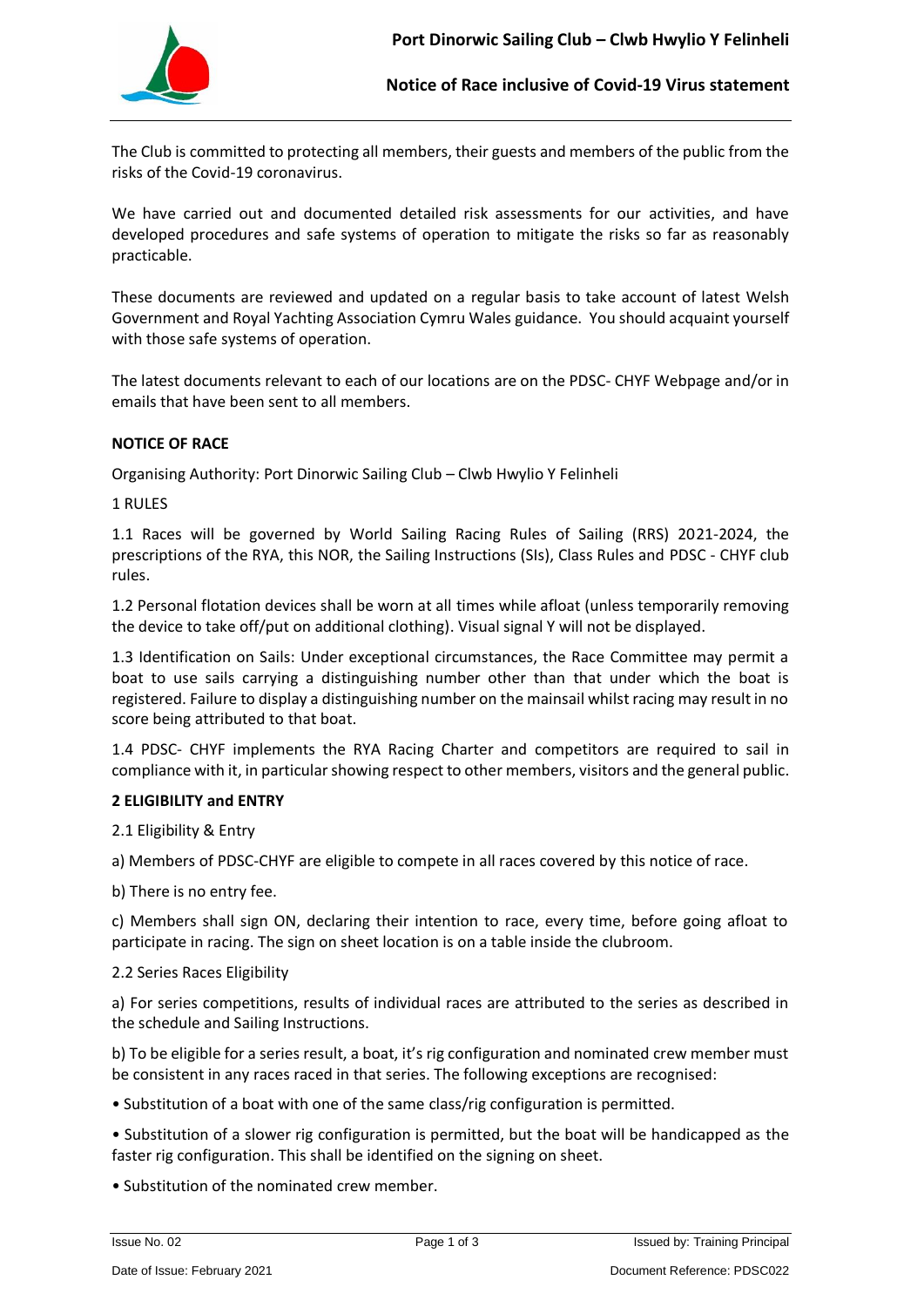

# **Notice of Race inclusive of Covid-19 Virus statement**

## **2.3 Guests**

a) May be invited by a member to participate in their own boat or in a member's boat (as helm or crew in either case), subject to the PDSC – CHYF club rule regarding guests.

b) In the case of Open Events guests shall complete the Open Event Entry Form.

c) Guests will be scored in individual races but will not be included in any series results.

d) Guests are not eligible to win series trophies or prizes.

e) The member who has 'signed the guest in', is 'responsible' for them. The member shall ensure the guest complies with the signing on requirement.

## **3 SCHEDULE**

3.1 See the PDSC – CHYF Racing Programme located on the club Website.

3.2 Race series designation, and the number and order of starts for races will be described in the Sailing Instructions.

#### **4 SAILING INSTRUCTIONS**

4.1 Sailing Instructions will be published on the club Website.

#### **5 VENUE**

5.1 Dinghy Racing will take place on the Menai Strait.

#### **6 COURSES**

6.1 Courses to be sailed will be described on the Course Sheet on the Signing on table/noticeboard.

## **7 SCORING**

7.1 One race constitutes a series.

7.2 Series results will count for 50% of the races sailed in that series plus one.

#### **8 PRIZES**

8.1 A prize will be awarded to the winner of club series competitions. Prizes may also be awarded for second and third place.

8.2 Additional prizes may be awarded in the season at the discretion of the Organising Authority.

#### **9 RISK STATEMENT**

The Rule 3 of the Racing Rules of Sailing states: responsibility for a boat's decision to participate in a race or to continue racing is hers alone.

Sailing is by its nature an unpredictable sport and therefore involves an element of risk. By taking part in any of the events covered by this notice of race, each competitor agrees and acknowledges that:

a) They are aware of the inherent element of risk involved in the sport and accept responsibility for the exposure of themselves, their crew and their boat to such inherent risk whilst taking part in the event.

b) They are responsible for the safety of themselves, their crew, their boat and their other property whether afloat or ashore.

c) They accept responsibility for any injury, damage or loss, to the extent caused by their own actions or omissions.

d) Their boat is in good order, equipped to sail in the event and they are fit to participate.